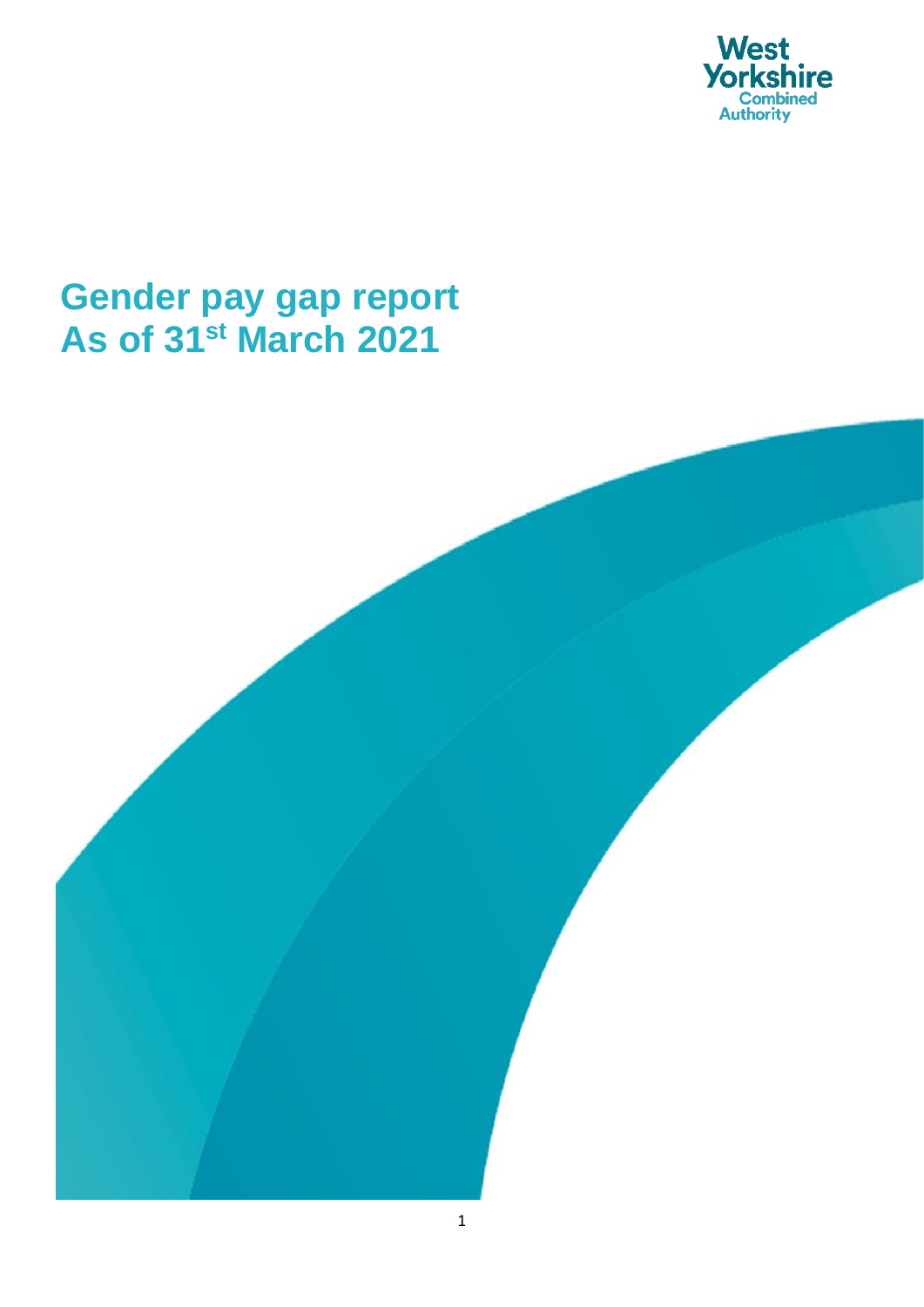

# **Gender pay gap 2021**

This report contains the latest calculations for our gender pay gap. It captures the pay data of relevant employees as of 31st March 2021 which we have then used to make the six calculations required under Gender Pay Gap legislation.

The Combined Authority brings together West Yorkshire councils, the business community via Leeds City Region Enterprise Partnership (LEP) and is also the transport authority for West Yorkshire, delivering transport services under the Metro brand. Overall, the Combined Authority covers a population of around 2.5 million people and represents the largest economic area outside London. In May 2021 the Combined Authority transitioned to being a Mayoral Combined Authority with the first elected Mayor for the West Yorkshire Region taking office.

We employ staff in a range of functions: from travel centres and bus stations across the region, to project staff managing large scale infrastructure projects and helping businesses drive the regional economy, along with the supporting functions that make all this work possible.

#### **Gender make-up of our organisation**

This data reflects the organisation as of  $31<sup>st</sup>$  March 2021 and uses comparator data from  $31<sup>st</sup>$ March 2020. As of 31<sup>st</sup> March 2021, the Combined Authority had a total of 623 (575.32 FTE) staff. This is the number of staff deemed to be "full pay relevant", that is, employees who are not being paid or who are on reduced, statutory or no pay during March 2021 are excluded as they are not "full pay relevant" employees.

|        | March 2021 totals percentage |       |
|--------|------------------------------|-------|
| Female | 348                          | 55.9% |
| Male   | 275                          | 44.1% |
|        |                              |       |
| Total  |                              |       |

The gender make-up of our organisation remains relatively even, with 55.9% of our workforce identifying as female and 44.1% identifying as male (this compares with 55.5% & 44.5% respectively from March 2020).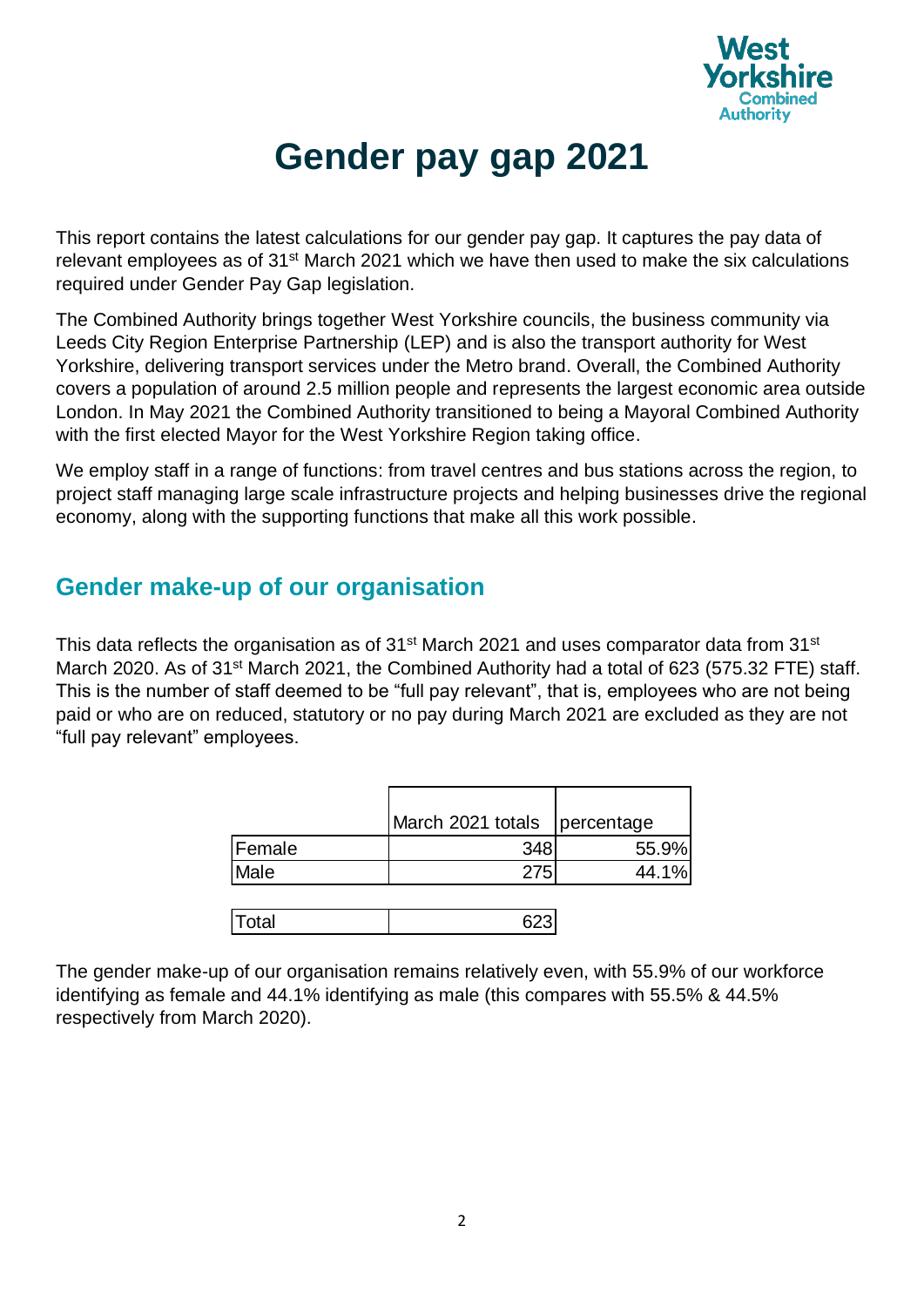

#### **Our pay gap**

In accordance with the gender pay gap legislation, we have calculated both our mean and median pay gap figures for the whole of our organisation.

- Mean pay gap compares the average pay of female employees against the average pay of male employees and calculates the percentage difference.
- Median pay gap takes the mid earning point of female employees and compares it to the mid earning point of male employees, calculating the percentage difference.

|                       | <b>March 2021</b> | <b>March 2020</b> |
|-----------------------|-------------------|-------------------|
| Mean gender pay gap   | 8.11%             | 10.53%            |
| Median gender pay gap | 5.00%             | 9.44%             |

These figures show that when looking at our organisation as a whole, our female employees earn on average 8.11% less than our male employees and that the middle point for the earnings of our female employees is 5.0% lower than that of our male employees.

Figures published for 2021<sup>1</sup> show that the median national gender pay gap for all employees stands at 14.9%. At 5% we are lower than the national average. When looking at full-time employees only, the national median figure stands at 7.4%. By comparison, the Combined Authority's full-time figure is currently 5%. This shows that we are lower than the national median value. March 2021 March 2021 March 2021<br>
IMedian gender pay gap<br>
IMedian gender pay gap<br>
These figures show that when looking at our organisation as a whole, our fermal<br>
fermale employees is 5.0% lower than that of our male empl

We have reduced our pay gap figures by 2.42% in the mean and by 4.44% in the median ranges since the last reportable year.

Although this indicates welcome progress, as a public body we do not believe any gender pay gap is acceptable and will be continuing our efforts over the coming year to reduce our gender pay gap yet further.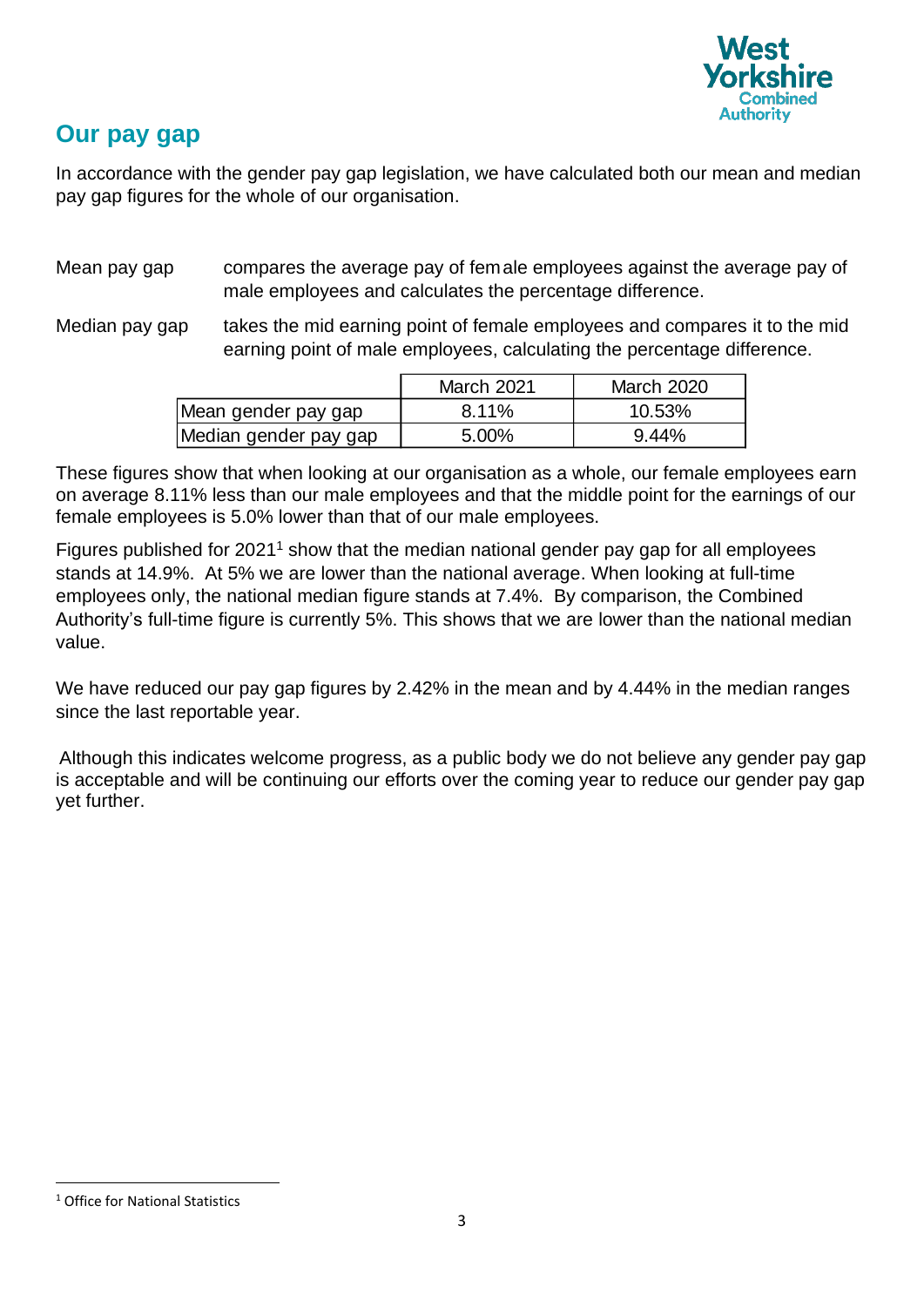### **Percentage in pay quartiles by gender**





Highlights:

- Increase of female employees in the upper quartile (from 40% in 2020 to 47%)
- Increase of female employees in the upper middle quartile (from 55% in 2020 to 61%)
- Decrease of female employees in the lower middle quartile (from 60% in 2020 to 57%)
- Increase of female employees in the lower quartile (from 55% in 2020 to 58%)

In comparison to the 2020 quartile figures, 2021 results show that there has been an increase of female employees in the upper and upper middle quartiles.